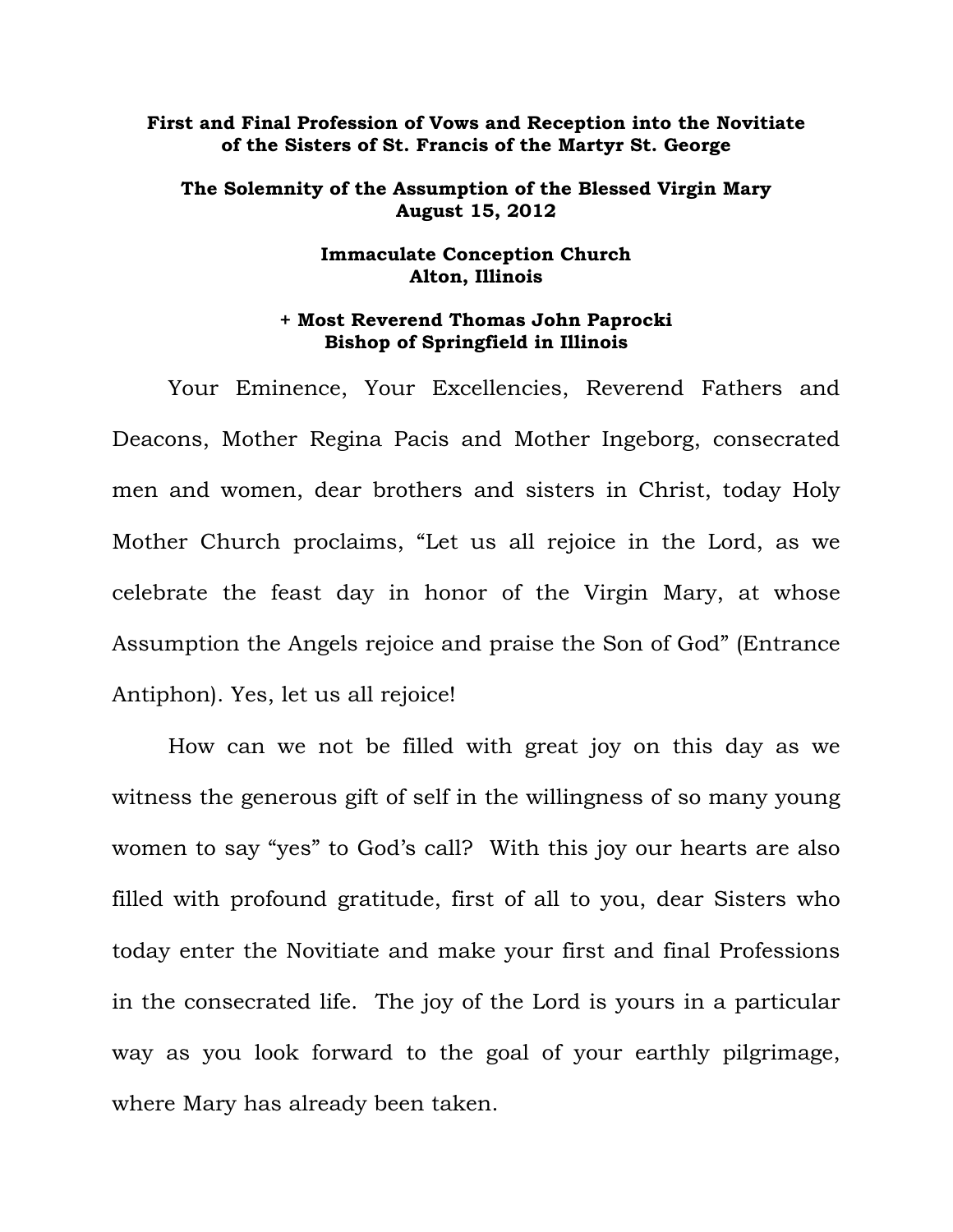Secondly, our gratitude goes out to the Sisters of St. Francis of the Martyr St. George who provide for us a faithful witness to the joy that comes from following Christ Jesus. The reception of so many Sisters into your community is a clear sign of the Lord's blessings upon you and of the fruits of your apostolic work and evangelical zeal.

We are also grateful today to Father Jim Walther and his confreres and staff who have given us such a warm and hospitable welcome today in this church. May the Lord bless you for your kindness!

It is an extraordinary joy to receive the final vows today of thirteen Sisters of St. Francis of the Martyr St. George, as well as the first vows of three novices, and to initiate two postulants into the novitiate. Moreover, more than twenty-five women have visited this community within the past several months. Your community provides living testimony that authentic religious life still has great attraction for young women and will continue to be attractive for years to come, as it has been for centuries.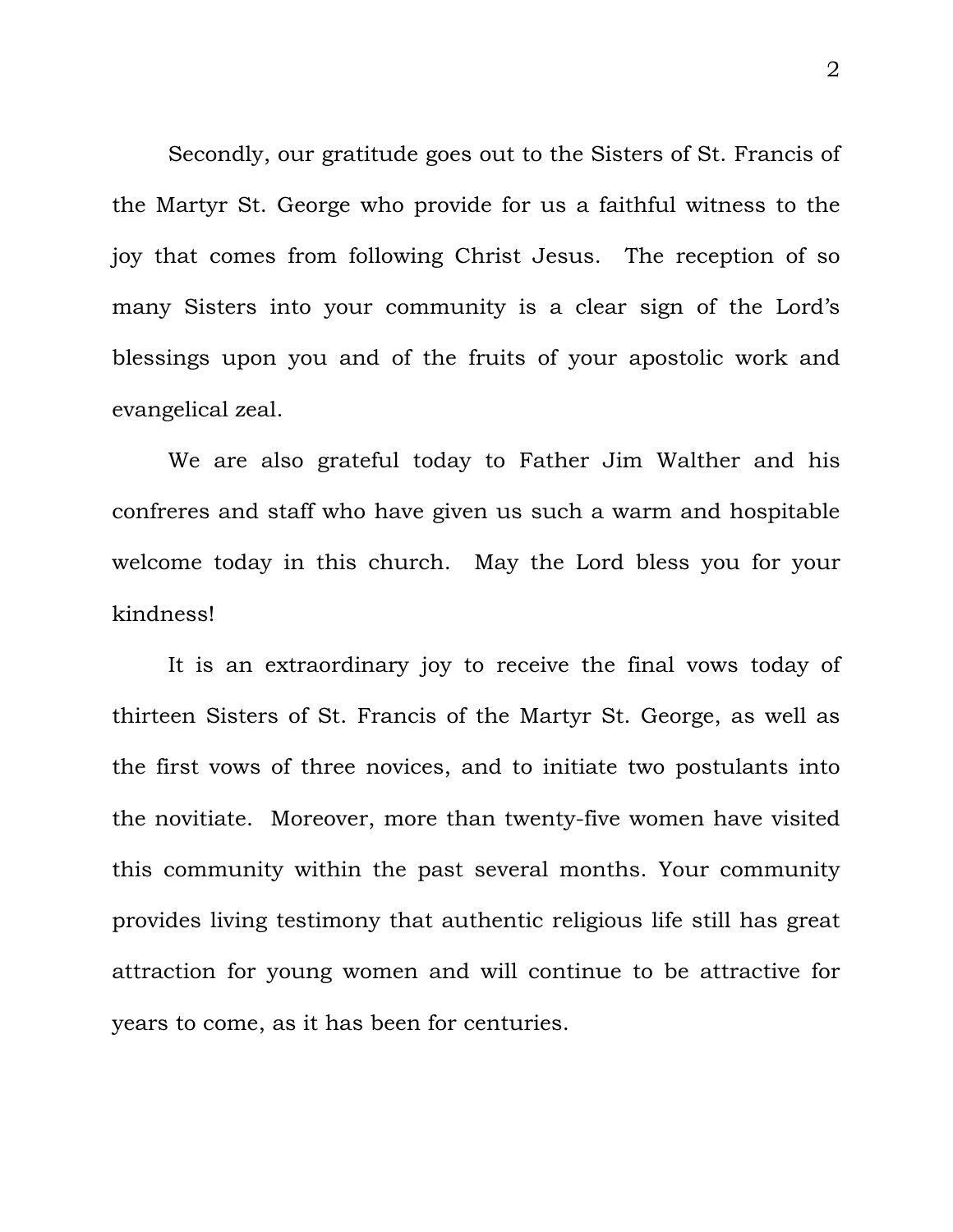In addition this tremendous growth of vocations to the consecrated life with the Sisters of Saint Francis of the Martyr St. George, the number of seminarians for our diocese in the last two years has increased from eleven to twenty-six.

For this dramatic increase in the number of vocations to the consecrated life and seminarians for the Diocese of Springfield in Illinois, we naturally give great thanks to Almighty God, the Master of the Harvest, for sending laborers into his harvest (cf. *Matthew* 9:38).

We cannot and we must not grow complacent. We cannot look simply to an increase in numbers and say that our prayers have been answered. It is not enough to address the *quantity* of vocations, we must also work on the *quality* of our vocations. It would do no good to have an abundance of bad apples. Nor should we settle even for mediocrity. God wants the cream of the crop!

In his book, *Good to Great*, author Jim Collins says that "good is the enemy of great. . . . Few people attain great lives, in large part because it is just so easy to settle for a good life."1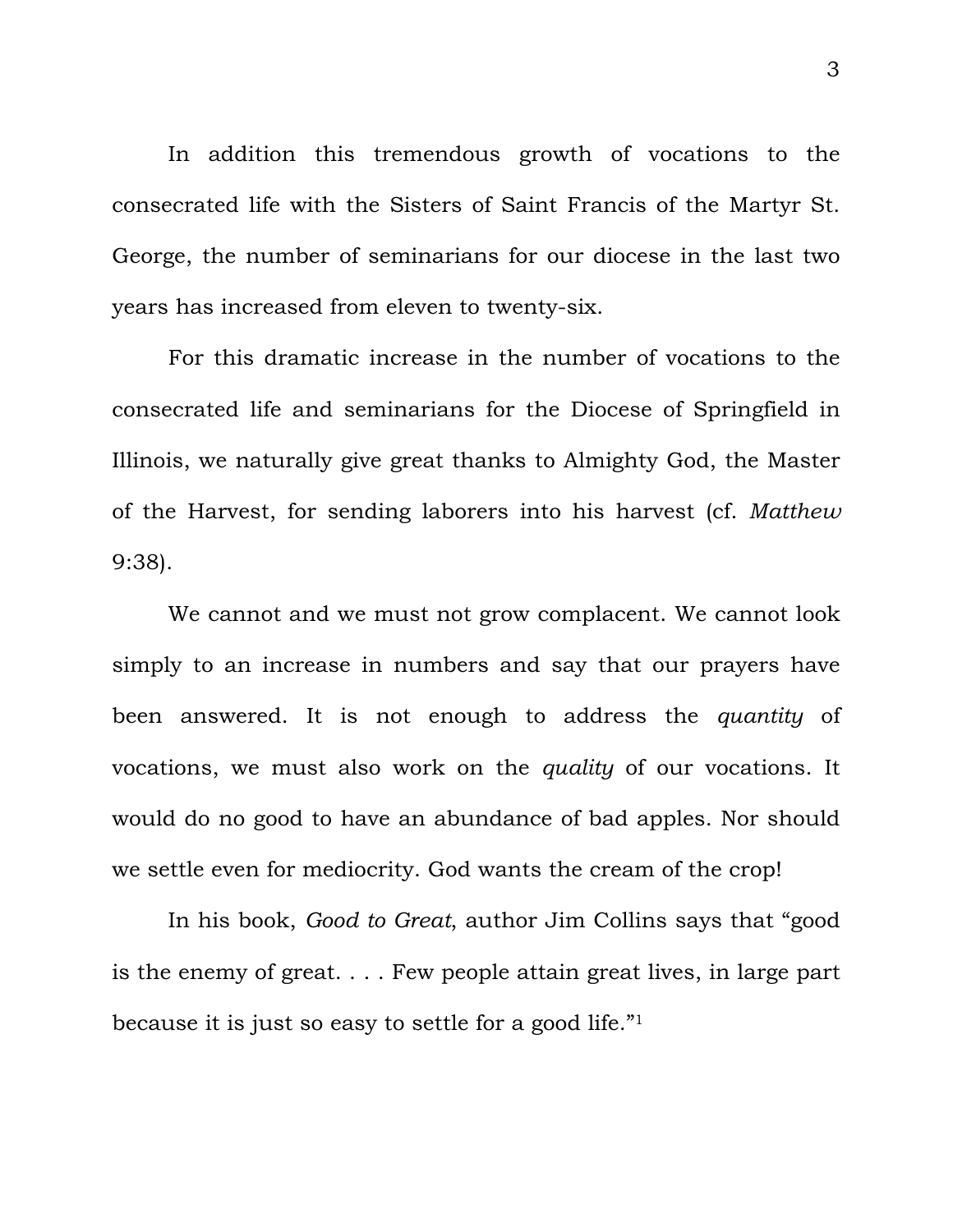He says that the steps from good to great follow a dynamic that involves disciplined people, disciplined thought and disciplined action.2 I note that the word "discipline" comes from Latin, *disco* (which has nothing to do with a form of dancing in the 1970's, but which means, to learn). It is also the root of "disciple." Discipline is "training that corrects, molds or perfects the mental faculties or moral character."

There is ancient Greek parable that says, "The fox knows many things, but the hedgehog knows only one big thing." The fox is a cunning creature, fast, sleek, beautiful, fleet of foot and crafty. The hedgehog is not so attractive, looking like a combination of porcupine and armadillo. As the fox plots his plan of attack, it would appear that the fox will be a sure victor versus the hedgehog. Sensing danger, the little hedgehog simply defends itself by rolling up into a small ball of sharp spikes. Seeing this line of defense, the fox knows he is defeated and retreats. Despite the greater cunning and swiftness of the fox, the hedgehog wins every time.3

The point is that the hedgehog focuses on what is essential and that's what leads to his success. If we are to be successful, we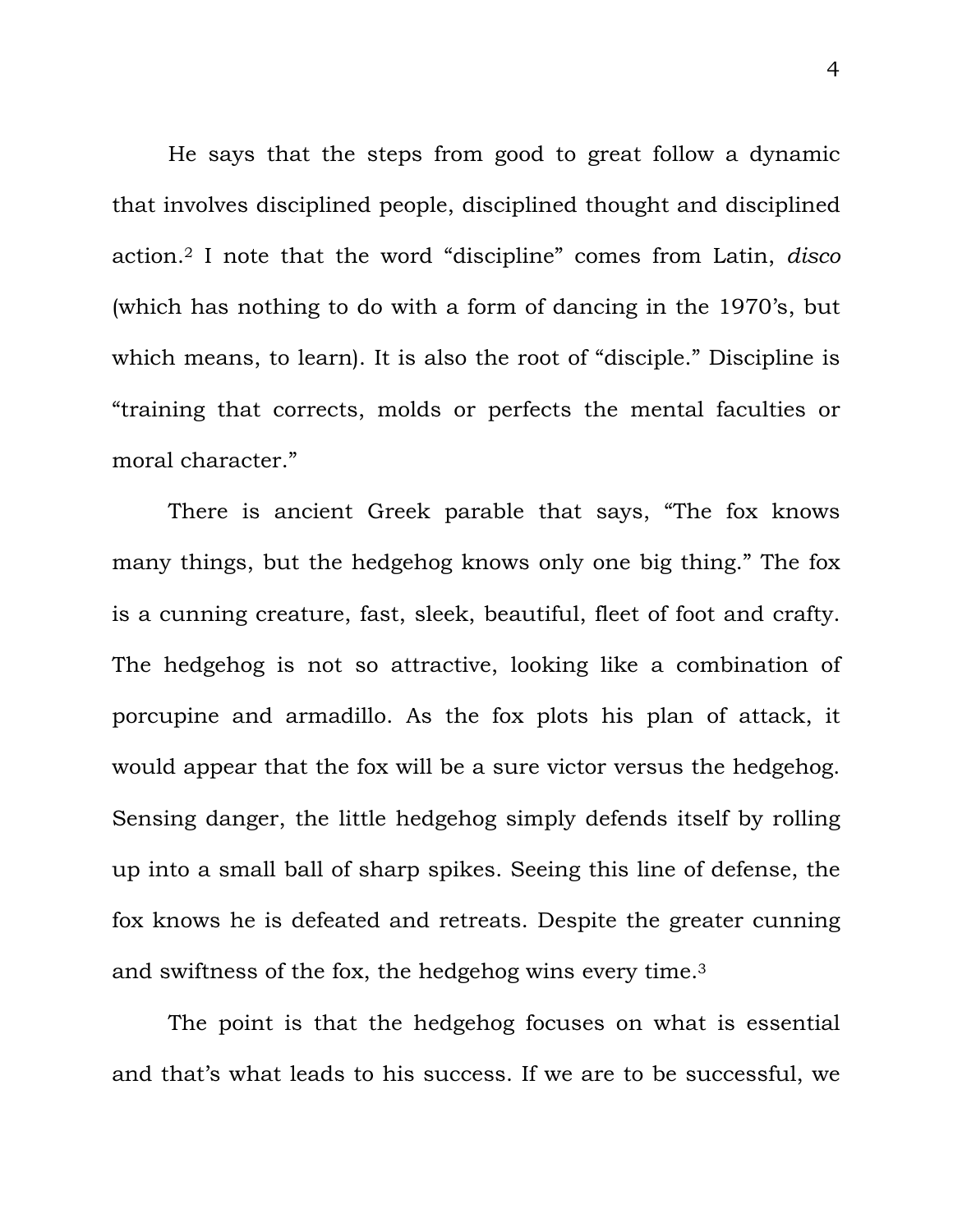must also have a singular focus. By successful, I mean moving from good to great. By great, in the context of religious life, I mean to be *holy*. Your goal is not simply to be a good nun, but to be a saint. Achieving that goal requires a singular focus on the ultimate prize: eternal life in God's kingdom and serving Him to the best of your ability here on earth.

Dear Sisters, such a gift as you desire to make today lifts the heart and raises our thoughts to heavenly delights, even as today we rejoice in the assumption of the Blessed Virgin Mary body and soul into heaven. Soon, gathered at the Lord's altar, we will pray that our humble gifts "may rise up to God, and that Mary, who herself rose to glory, will intercede for us, that our hearts too may leap up, aflame with the fire of love."4

Is this not why you have come together today? Yes, your hearts, set afire with the love of God, have led you here where your holiness will be strengthened. In imitation of Mary who offered herself completely to the Lord - and thereby became his most perfect disciple - you have come on her feast day to likewise give yourselves to the Lord. You have come because you have heard his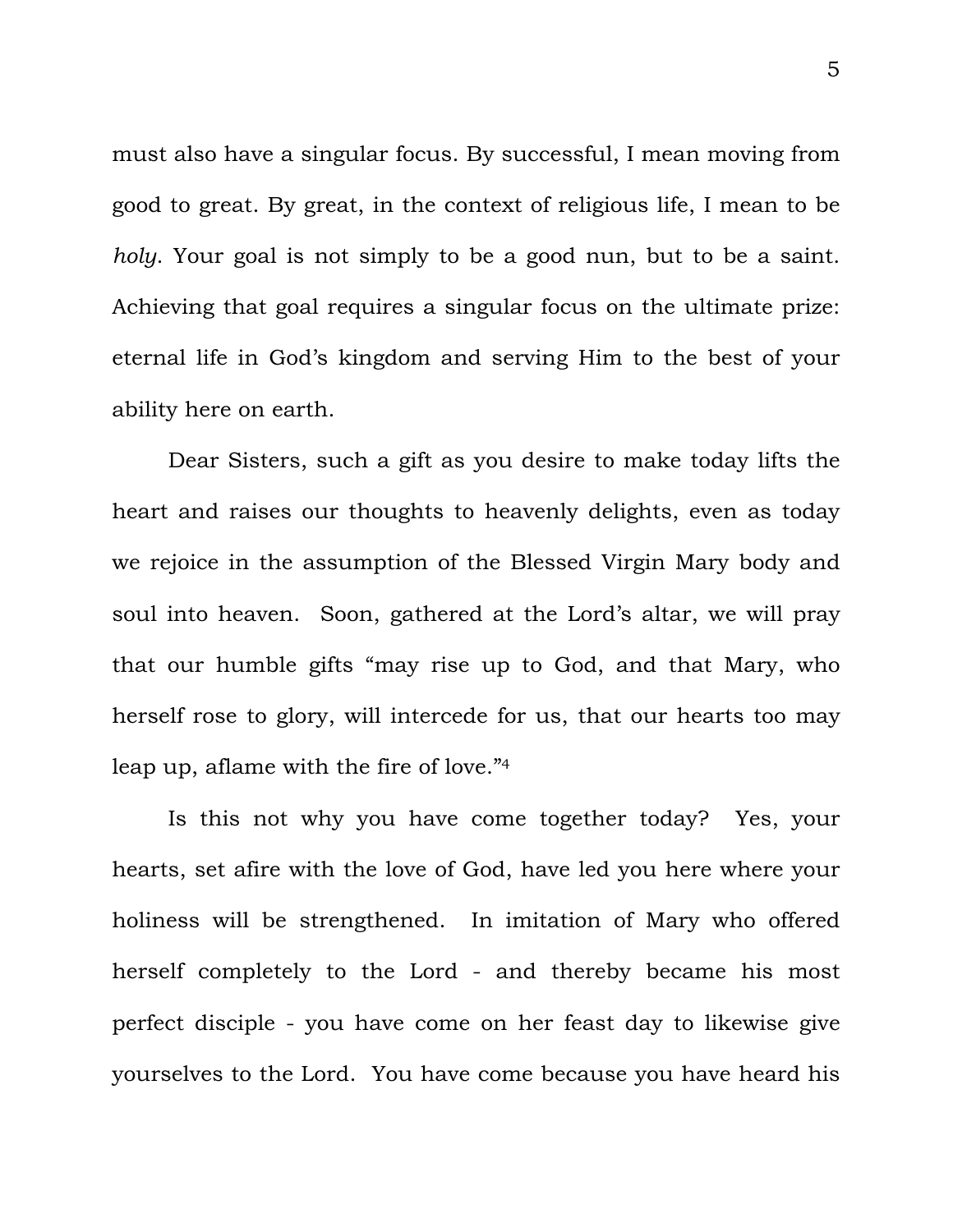call, "Hear, O daughter, and see; turn your ear, forget your people and your father's house" and today you "are borne in with gladness and joy" (Psalm 45:11).

Through her obedience to the divine will, "Mary lifted herself up to such lofty heights of heaven that the Word reached down from the highest pinnacle of heaven and took her in."5 Because you desire the Lord to also take you in with Mary on the Last Day, look always to her and imitate her generous self-giving. She will teach you how to continually make of yourselves a fitting offering to the Lord and will teach you to say with her, "Behold, I am the handmaid of the Lord" (Luke 1:38).

Perhaps more than ever, men and women today need to see the beauty of Catholic faith and life. You must, therefore, seek to make the merciful love of Jesus known by the manner of your lives. You must show to us that the Catholic way of life is not only reasonable but fulfilling and life-giving. We will look to you to see the truth of Jesus' words lived out, in and through you: "Whoever loses his life for my sake will find it" (Matthew 10:39). If you daily